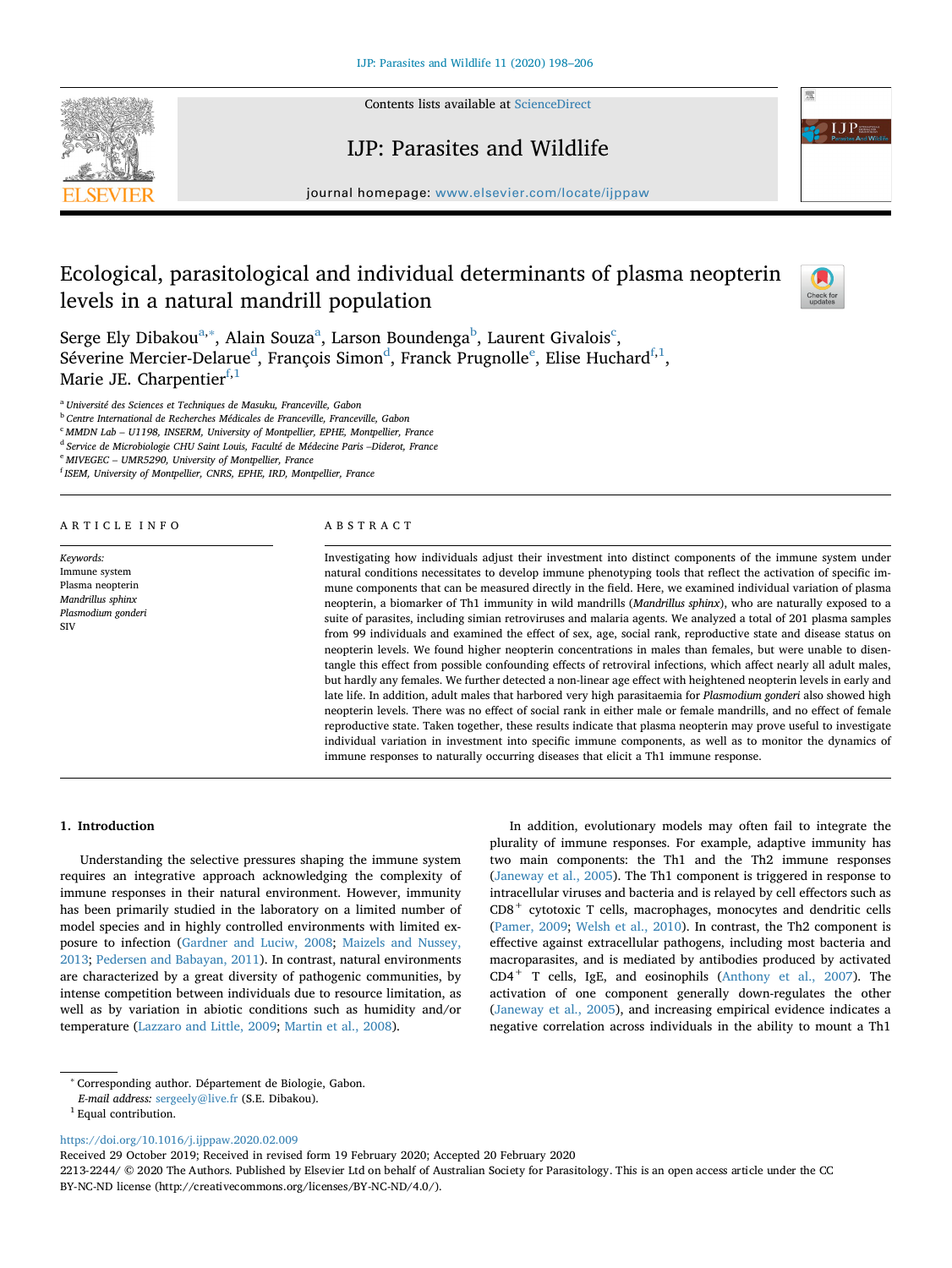versus a Th2 response [\(Ezenwa et al., 2010;](#page-6-1) [Lienhardt et al., 2002](#page-7-8)), which may be, at least party, genetically determined ([Else et al., 1990](#page-6-2), [1993;](#page-6-3) [Ezenwa et al., 2010](#page-6-1)). In rodents, helminthic parasitism is generally characterized by an up-regulation of the Th2 response and a down-regulation of the Th1 pathway [\(Bleay et al., 2007](#page-6-4)), in buffaloes, parasite clearance increased Th1-activity in treated individuals ([Ezenwa and Jolles, 2015;](#page-6-5) [Ezenwa et al., 2010](#page-6-1)). In addition, sexual differences in the Th1/Th2 balance have been demonstrated in several vertebrates ([Alexander and Stimson, 1988](#page-6-6)): females generally show a predominant Th2 response compared to males ([Schuurs and Verheul,](#page-7-9) [1990\)](#page-7-9), and are therefore generally more resistant to a diversity of macroparasites [\(Klein, 2000](#page-7-10); [Zuk and McKean, 1996\)](#page-8-0). It is therefore possible that trade-offs between immune function and reproduction or other functions may have operated differentially on distinct components of the immune response ([Long and Nanthakumar, 2004](#page-7-11)) and it becomes important to investigate individual variation in specific markers of the Th1 versus Th2 immunity.

Here we investigate variation in plasma neopterin concentrations in a natural population of mandrills (*Mandrillus sphinx*) from Southern Gabon, for which detailed information on life-history, behaviour, physiology and health is available. Indeed, neopterin may represent a useful candidate marker of the activation of the Th1 response which can be relatively easily quantified from wild individuals. Neopterin is a pteridine released by specific immune cells, primarily macrophages and monocytes, during the activation of a Th1 specific immune response ([Mosser and Edwards, 2008](#page-7-12); [Widner et al., 2000](#page-8-1)) upon their stimulation by IFN $\gamma$ , and to a much lesser extent IFN $\alpha$  and other cytokines such as IL-2 ([Murr et al., 2002](#page-7-13)). Neopterin production is thus typically associated to the synthesis of IFNγ, which can be released by innate or adaptive immune cells; in particular natural killer (NK) cells are an important early and transient innate source of IFNγ. The production of IFN $\gamma$  is subsequently relayed by Th1 cells during the specific adaptive immune response, resulting in the continuous synthesis of neopterin ([Mosser and Edwards, 2008](#page-7-12)). Neopterin is thus considered as a marker of the activation of innate or specific Th1 immunity ([Murr et al., 2002](#page-7-13)).

Neopterin levels from blood and urine are highly correlated ([Heistermann and Higham, 2015](#page-7-14)), due to renal clearance and relatively long half-life of circulating neopterin (90min in humans: [Fuchs et al.,](#page-7-15) [1994\)](#page-7-15), and neopterin is highly stable in samples obtained and stored under field conditions ([Heistermann and Higham, 2015](#page-7-14)). Nevertheless, neopterin levels are also highly variable within individuals, since they reflect the dynamics of immune response that vary with the nature and the course of an infection. Increases in neopterin levels are typically observed in human patients suffering from diseases involving Th1 immunity such as viral infections, for example HIV-1 infection [\(Denz](#page-6-7) [et al., 1990;](#page-6-7) [Fuchs et al., 1990](#page-6-8); [Murr et al., 2002](#page-7-13); [Mildvan et al., 2005](#page-7-16); [De Rosa et al., 2011;](#page-6-9) [Arshadi et al., 2013](#page-6-10)) but also acute viral hepatitis, influenza, mumps, or measles [\(Murr et al., 2002\)](#page-7-13). In addition, autoimmune diseases ([Balázs et al., 2012;](#page-6-11) [Nasonov et al., 2000;](#page-7-17) [Sucher](#page-7-18) [et al., 2010\)](#page-7-18) including Crohn's disease [\(Husain et al., 2013](#page-7-19); [Prior et al.,](#page-7-20) [1986\)](#page-7-20), some parasitic diseases such as malaria ([Reibnegger et al., 1984](#page-7-21), [1987\)](#page-7-22), and some bacterial diseases involving intracellular bacteria such as *Mycobacterium tuberculosis* may also result in elevated neopterin production ([Murr et al., 2002](#page-7-13)). In nonhuman primates, heightened plasma neopterin is associated with increased activation of T-cells in mandrills that are co-infected by SIV (simian immunodeficiency virus) and STLV (simian T-cell leukemia virus) [\(Greenwood et al., 2014](#page-7-23); [Souquière et al., 2014\)](#page-7-24). In captive macaques, SIV infection is associated to elevated neopterin concentrations ([Higham et al., 2015](#page-7-25)), and urinary neopterin levels increase during a period of respiratory infection in bonobos and chimpanzees [\(Behringer et al., 2017](#page-6-12); [Löhrich et al., 2018](#page-7-26); [Wu et al., 2018](#page-8-2)). Finally, in Barbary macaques, urinary neopterin levels increase with age, which has been interpreted as a marker of immunosenescence ([Müller et al., 2017\)](#page-7-27).

Wild non-human primates represent interesting models in eco-immunology because they are phylogenetically close to humans, and

therefore represent a potential source of zoonoses [\(Burgos-Rodriguez,](#page-6-13) [2011\)](#page-6-13). Such proximity also facilitates the application of methods developed for humans to non-human primates. In addition, detailed field studies on wild non-human primates have gathered valuable datasets on the ecology, life-history and health of many individuals, and thus provide key opportunities to understand individual variation in immune phenotypes, as is the case of our field study of mandrills. Mandrills live in large multimale–multifemale social groups, and are characterized by intense malemale competition and pronounced sexual size dimorphism [\(Setchell et al.,](#page-7-28) [2001\)](#page-7-28). Dominant male mandrills generally produce higher testosterone levels than subordinates, in response to high levels of reproductive competition ([Wickings and Dixson, 1992\)](#page-8-3) and face high risks of injuries during the mating season [\(Abernethy et al., 2002](#page-6-14); [Bercovitch, 1993](#page-6-15); [Brockmeyer](#page-6-16) [et al., 2015\)](#page-6-16). Consequently, we may expect variation across sexes and individuals in physiological and immune performances. Finally, wild mandrills are natural carriers of simian retroviruses, such as SIV and STLV [\(Onanga et al., 2006;](#page-7-29) [Souquière et al., 2012,](#page-7-30) [2001\)](#page-7-31). They also carry two species of *Plasmodium*: *Plasmodium gonderi* and *P. mandrilli* [\(Charpentier](#page-6-17) [et al., 2019](#page-6-17)). An earlier study in this population investigated variations in fecal neopterin levels and failed to detect any effects of injuries, gut parasitism or any other individual traits, suggesting that fecal neopterin levels may not represent a relevant phenotyping tool to monitor immune activity in wild non-human primates ([Dibakou et al., 2019\)](#page-6-18).

In this follow-up study, we first investigate individual differences in plasma neopterin levels in relation to sex, age, and social rank to test whether plasma neopterin may serve as a specific Th1 immune phenotyping tool. Additionally, we investigate the links between plasma neopterin and individual disease status. We focus here on the retrovirus SIV, which is known to elicit a Th1 immune response in mandrills ([Souquière et al., 2014\)](#page-7-24), and two species of *Plasmodium* which might be expected to trigger an activation of Th1 immunity [\(Reibnegger et al.,](#page-7-22) [1987,](#page-7-22) [1984](#page-7-21)).

# **2. Materiel and methods**

# *2.1. Study population*

The study was conducted from April 2012 to April 2016 on a freeranging non-provisioned population of ca. 160 habituated mandrills (in April 2016) living in a private park (Lékédi Park) and its vicinity, in Southern Gabon (see for details on the study population: [Poirotte et al.,](#page-7-32) [2016\)](#page-7-32). This population is monitored daily within the framework of a long-term field project ("Mandrillus Project"). Every day, we collect detailed data on life-history, behaviour, physiology and health of individually-recognized individuals [\(Brockmeyer et al., 2015](#page-6-16); [Poirotte](#page-7-33) [et al., 2017](#page-7-33)).

# *2.2. Individual characteristics*

In the statistical models detailed below, we considered the effect of different individual traits such as sex, age, dominance rank and female reproductive status on plasma neopterin concentrations.

# *2.2.1. Age*

Age in years was determined for all studied individuals. Individual's date of birth was exactly known or approximated to a few days for 42 animals and estimated based on body size and condition and patterns of tooth eruption and wear for the 57 other individuals ([Galbany et al.,](#page-7-34) [2014\)](#page-7-34). The error made for these latter animals was, however, estimated to be less than a year for 40 of them. Other individuals were fully adult.

#### *2.2.2. Dominance rank*

Hierarchies were determined from patterns of approach-avoidance interactions obtained from ad libitum and focal data pooled together and using the corrected David's score to rank individuals [\(David, 1987](#page-6-19); as per: [Charpentier et al., 2018](#page-6-20)). Ranks are not comparable in males and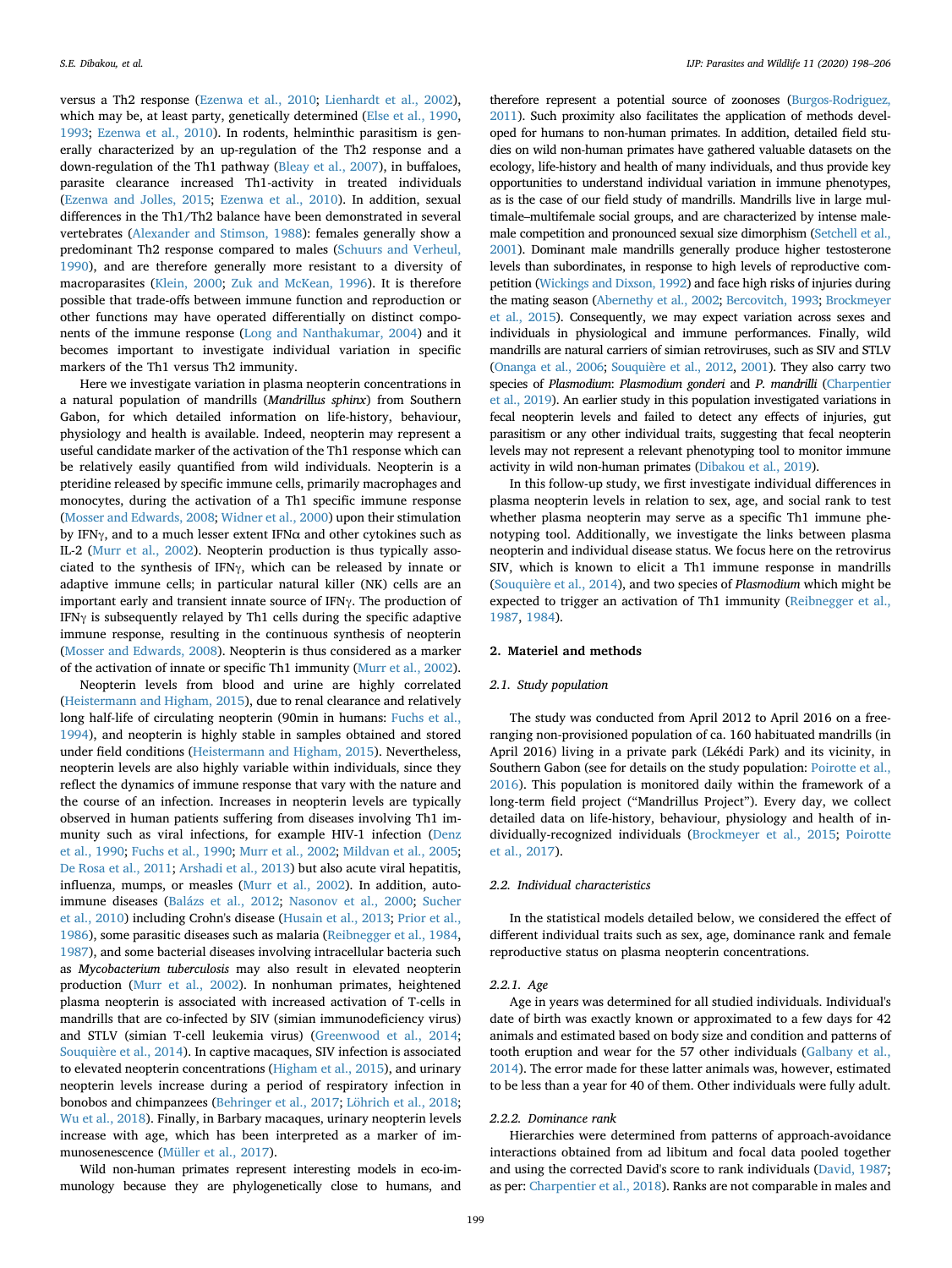females, we therefore studied their impact on neopterin concentrations separately. Females were classified in three categories of rank with a balanced sample size across these categories (high-ranking, mediumranking, low-ranking females). Males were classified as either alpha (5 males representing 9 samples) or subordinates (12 males representing 20 samples). Indeed, the alpha male shows clear behavioral characteristics, distinct from all other males: he is generally frequently associated with females and monopolizes a large proportion of matings ([Charpentier et al., 2005\)](#page-6-21).

# *2.2.3. Female reproductive status*

We determined the menstrual cycle of sexually mature females by visual inspection of their perineal skin. Females were considered cycling when they presented a visible sexual swelling of any size around the ano-genital area ([Dixson, 1983](#page-6-22)). Gestation period was further deduced from patterns of birth and by the presence of a particular pink swelling [\(Setchell et al., 2002](#page-7-35)). Finally, the lactation period encompassed the six first months of an infant's life ([Charpentier et al.,](#page-6-20) [2018\)](#page-6-20).

#### *2.2.4. Ecological and reproductive season*

In Gabon, there are four climatic seasons characterized by a marked long rainy season (Feb–May) and a long dry season (Jun–Sept), in addition to a short rainy season (Oct–Nov), and a short dry season (Dec–Jan). The ecological seasonality was described by the cumulated rainfall (mm) within 30 days preceding sample collection. Daily rainfall records were downloaded from the NASA website [\(https://disc.gsfc.](https://disc.gsfc.nasa.gov/) [nasa.gov/](https://disc.gsfc.nasa.gov/)) for the geographic region of interest (GPS coordinates: 1°45′27″S 12°57′22″E for the top left corner, and 1°50′35″S 13°01′19″E for the bottom right corner) during the study period.

In addition, in the studied mandrills, most females are sexually receptive from April to September, leading to an overall increase in malemale aggression (See Fig. 1 in: [Dibakou et al., 2019\)](#page-6-18). We further considered the reproductive season (Apr–Sept) *vs*. the non-reproductive season (Oct–Mar) as a discrete proxy to describe reproductive seasonality.

# *2.3. Trapping and blood collection*

Across the study period, five main trapping sessions occurred (Apr, 2012; Sep 2012, Apr, 2013; Jul 2014, Dec 2015). Individuals were darted and anesthetized with an intramuscular injection of a mixture of ketamine and xylazine (see for details: [Charpentier et al., 2018](#page-6-20)). During these sessions, we gathered a variety of biological samples which have been used to document various aspects of individual health and immunity. In particular, we collected a total of 201 blood samples from the 99 trapped individuals (mean number of samples per individual  $\pm$  SD: 2.03  $\pm$  1.21; range: 1–7) of both sexes and all ages, from which we obtained neopterin concentrations. Plasma samples obtained after centrifugation (3000 rpm for 15 min) were immediately stored frozen at −20 °C before analyses that occurred in June 2017.

# *2.4. Plasma neopterin concentrations*

We assessed plasma neopterin concentrations using commercial neopterin ELISA kits (#RE59321; IBL International GmbH, Germany) and following the manufacturer's protocol. We deposited, in duplicates, 20 μL of standards, controls (with known concentrations) and plasma samples into wells of the microtiter plate coated with a goat anti-rabbit antibody. We added 100 μL of enzyme conjugate and 50 μL of neopterin antiserum into each well. We covered the microtiter plate with a black adhesive foil and incubated it by gently vortexing the plate in the dark for 90 min. After incubation, we removed the adhesive foil and washed the plate four times with 300 μL of diluted wash buffer. We then added 150 μL of substrate solution into each well and incubated the plate for 10 min. We stopped the reaction by adding 150 μL of stop solution into

each well. Finally, optical densities (OD) of the assayed samples were read using a microplate photometer with a 450 nm filter (Multiskan FC). Neopterin concentrations (in nmol/L) were deduced by fitting averaged OD on standard curves and were reliably obtained for 201 plasma samples for which duplicates showed a coefficient of variation  $\langle 10\%$  (mean  $\pm$  SD: 4.0%  $\pm$  2.8%). These samples were collected on a total of 53 males and 46 females aged 0.1–21.3 yrs.

# *2.5. Analytical validation*

For each plate, we verified that the two internal quality controls yielded concentrations in acceptable ranges (control 1: 3.3–7.6 nmol/L; control 2: 13.1–27.1 nmol/L). We calculated inter-assay coefficients of variation using repeated concentrations of each of these two internal quality controls of low and high concentrations, run in each assay. CV were 29.9% and 23.3%, respectively. We then calculated parallelism using four serial dilutions of five mandrill blood samples (Supplementary Table S1). The slope of the standard curve was compared to the five slopes of the antibody binding using an ANCOVA (SAS Studio). Slopes were found parallel for all five samples (Supplementary Table S1). Finally, we measured spike recovery accuracy by adding standards of known concentration to each of the five blood samples (Supplementary Table S2). When comparing the expected concentrations of mixes with the observed concentrations, we found a correlation of 95.1% and a mean accuracy of 105.5  $\pm$  9.4 (Supplementary Table S2).

#### *2.6. Plasmodium determination*

We evaluated the impact of *Plasmodium* parasitaemia on neopterin concentrations and performed qPCRs designed to amplify two different fragments located in the cytochrome *b* gene, one specific of *P. mandrilli* (106bp) and the other of *P. gonderi* (188bp), as previously described ([Charpentier et al., 2019\)](#page-6-17). In the studied mandrills, average prevalences were 33.0–41.1% (female-male, resp.) for *P. mandrilli* and 37.6–43.9% (female-male, resp.) for *P. gonderi* (and see: [Charpentier et al., 2019](#page-6-17)). In our sample, parasitaemia ranged from 1 to 1,267,280 copies in females per μl of blood (median: 0; mean  $\pm$  SD: 61  $\pm$  216 after excluding one outlier - i.e. > 130,000 copies) and 1–273,424 copies in males (median: 0; mean ± SD: 540 ± 3182 after excluding two outliers) for *P. mandrilli* and from 1 to 2,551,395 copies in females (median: 0; mean  $\pm$  SD: 1296  $\pm$  8247 after excluding one outlier) and from 1 to 100,182 copies in males (median: 0; mean  $\pm$  SD: 1614  $\pm$  10,154) for *P. gonderi*. Both parasitaemia were uncorrelated in the three data sets (Pearson correlations: all individuals  $r = -0.007$ ,  $P = 0.92$ ; adult females:  $r = -0.015$ ,  $P = 0.90$ ; adult males:  $r = -0.068$ ,  $P = 0.73$ ).

#### *2.7. SIV status*

Like in HIV-infected human populations, the diagnosis of the SIV status is a combination of serological and molecular assays in the initial phase of the infection. We first screened sera samples for specific antibodies to SIVmnd-1 and SIVmnd-2 as previously reported [\(Souquière](#page-7-31) [et al., 2001](#page-7-31)). Briefly, we determined the antibody reactivity against the SIV V3 loop Env protein by a specific SIVmnd peptide-based immunoassay. This initial screening is highly sensitive and primary infection can therefore be detected as early as 2–3 days following infection. Positive samples were then tested by PCR to quantify viral load and pol sequenced for phylogenetic analyses to differentiate between the two SIV types ([Souquière et al., 2001](#page-7-31)). The combination between immunoassays and quantitative PCR allowed to identify the early stages of a primary infection characterized by the presence of viruses in large quantities and the absence (or very low quantities) of antibodies. The late stages of a primary infection (1–6 months following infection) were then inferred from Western Blot profiles. They are characterized by the absence (or low quantity) of viruses with the persistence of a particular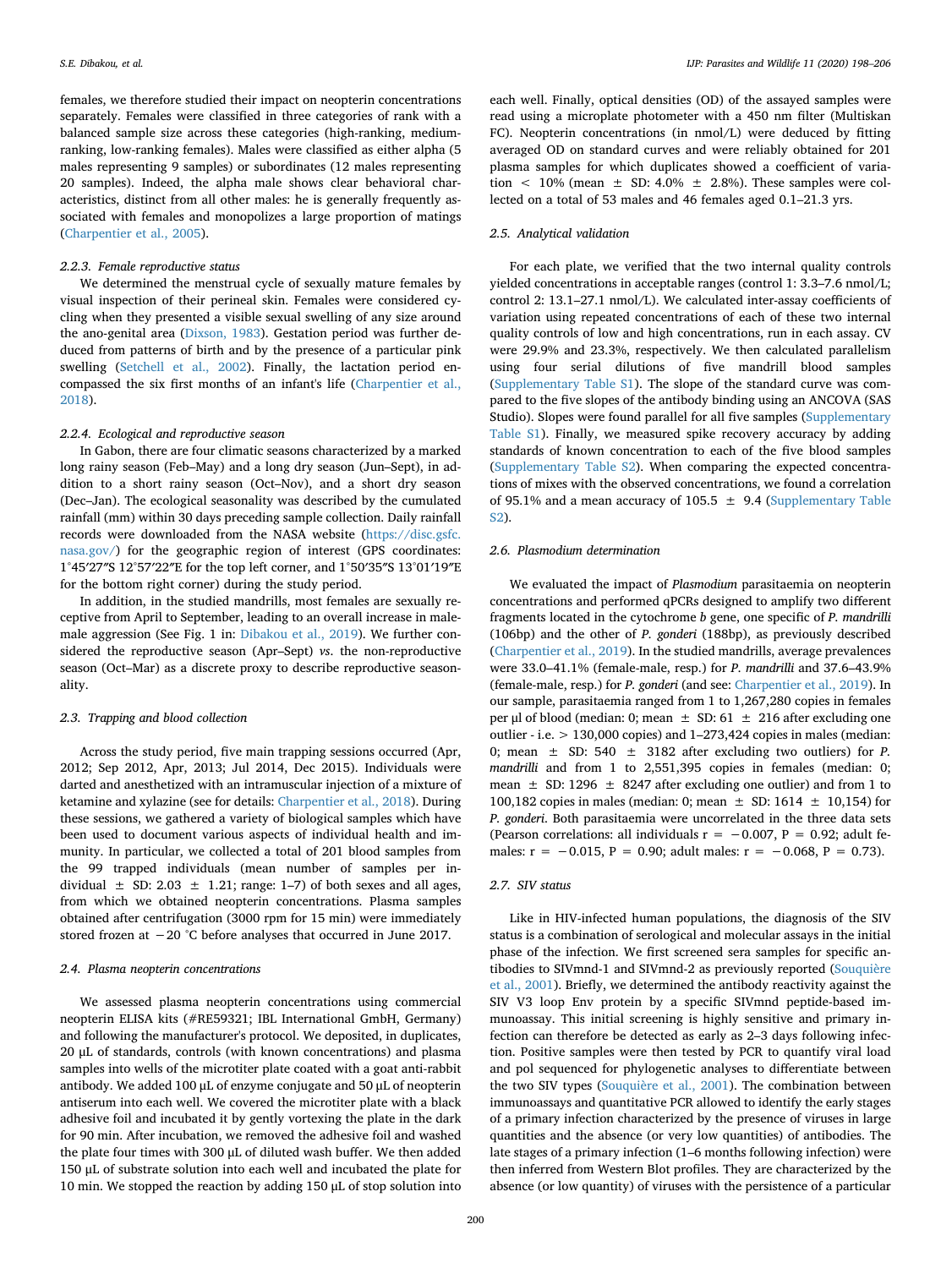pattern of reactivity against viral proteins (no reactivity against viral enzymes) in Western Blot. Primo-infection is followed by a chronic phase, also determined by Western Blot, associated to a slight decrease in CD4<sup>+</sup> T cells count, and a lower proportion of naïve CD8<sup>+</sup> T cells ([Pandrea et al., 2003;](#page-7-36) [Souquière et al., 2014](#page-7-24)).

In the study population, 13 males (aged 8.9–20.4) and 2 females (aged 10.6–19.5) were positive to SIV infection. We considered two stages of SIV infection because each of them represents an important phase of the virus cycle: primo-infection (high viremia) and chronic infection [\(Onanga et al., 2006,](#page-7-29) [2002\)](#page-7-37).

# *2.8. Statistical analyses*

We performed three sets of Linear Mixed Models (LMM) using the GLIMMIX procedure (SAS Studio) to study the relationship between plasma neopterin concentration (response variable) and different sets of predictors in three groups of individuals who may elicit different strategies of immune investment: (1) individuals of all sexes and ages, (2) sexually mature females, and (3) adult males. In all models, plasma neopterin concentrations were log-transformed to obtain normally distributed residuals and we standardized all continuous explanatory variables. Model fit was evaluated by checking the Gaussian distribution of the residuals and by performing a Shapiro-Wilk test ( $p > 0.10$ ) in all instances). All three sets of LMMs included individual identity as a random effect. In all three models, we checked for possible multicollinearities between continuous predictors by calculating variances of inflation (VIF; REG procedure, SAS Studio). All VIF were < 4 (not shown) suggesting the absence of hazardous multicollinearities.

In a first model, we considered all samples for which all information below was available ( $N = 200$  samples collected from 98 individuals of all sexes and ages; mean number of samples per individual  $\pm$  SD: 2.04  $\pm$  1.21; range: 1–7), in order to compare neopterin concentrations across ages and sexes. Fixed effects included (1) individual sex and (2) age along with its quadratic term  $age^2$ ; (3) cumulated rainfall and (4) the reproductive season (reproductive *vs*. non-reproductive); (5) two measures of parasitaemia (number of copies of each parasite species/μl of blood) of the two blood parasites *P. gonderi* and *P. mandrilli* at the time of sampling (one data-point was missing for this effect); and (6) storage time (i.e. time elapsed between collection and extraction of plasma samples, in days) and its quadratic term to control for potentially confounding effects of storage conditions on neopterin concentrations. SIV status was not fitted in this first model because it was confounded both with individual age and sex (SIV infected mostly adult males). Following this first model, we restricted the analysis to juveniles only ( $<$  4 yrs, N = 63 collected from 43 juveniles; mean number of samples per juvenile  $\pm$  SD: 1.5  $\pm$  0.7; range: 1-3) to investigate whether the sex effect found when considering all individuals (see Results) might already be detectable before the seroconversion to SIV of most males, which occurs in early adulthood.

The second model included adult females only ( $> 4$  years, N = 70 samples collected from 32 females; mean number of samples per female  $\pm$  SD: 2.2  $\pm$  1.1; range: 1–4) to test whether neopterin levels vary with female social rank and reproductive state. We included as fixed effects: (1) female age, (2) dominance rank (class variable with three modalities: high, middle or low rank) and (3) reproductive state (swollen, non-swollen, pregnant, lactating); (4) cumulated rainfall; and (5) two measures of *Plasmodium* parasitaemia. We omitted storage time terms given that they were found to be non-significant in the first model based on all individuals. We also checked that cumulated rainfall did not confound any possible effect of female's reproductive state by removing the former. Indeed, swollen females are more numerous during the long dry season characterized by low rainfall. Removing cumulated rainfall from the model did not change our results (Supplementary Table S3). Finally, only two females were SIV positive, the corresponding effect was therefore impossible to test. We, however, kept these females into the final dataset because omitting them did not change the results as well (Supplementary Table S3).

In a last set of models, we restricted our analysis to adult males only ( $> 9$  years old,  $N = 29$  samples collected from 13 males; mean number of samples per males  $\pm$  SD: 2.2  $\pm$  1.2; range: 1-5) to test whether neopterin concentrations vary with male social rank and SIV status. Because of the limited sample size, we performed six univariate models. We studied the following fixed effects: (1) male age, (2) dominance rank (alpha *vs*. subordinate); (3) cumulated rainfall, (4) reproductive season; (5) two measures of *Plasmodium* parasitaemia, and (6) SIV infection status as a class variable with three modalities: negative  $(n = 2)$ samples from 2 males), primo-infection ( $n = 7$  samples from 6 males). and chronic infection ( $n = 20$  samples from 11 males). For SIV, the variance was not equal across SIV classes (heteroscedasticity) because of a bimodal distribution of neopterin concentrations in males in primoinfection. We therefore studied this particular predictor using a nonparametric analysis of variance (the NPAR1WAY procedure; SAS Studio). Finally, we checked that the only significant effect found in these males (see Results) remained significant when considering a full model including all predictors mentioned above (Supplementary Table S4). As above, we did not study storage time terms.

#### **3. Results**

#### *3.1. Variation in plasma neopterin concentrations and individual traits*

Neopterin concentrations in plasma varied between 2.0 and 98.8 nmol/L across all individuals (n = 201; mean ± SD:  $16.7 \pm 13.0$ ). Neopterin was significantly different between sexes with males ( $n = 107$ ; 19.5  $\pm$  14.2) producing more neopterin than females (n = 93; one female was excluded because of the absence of data for *P. gonderi*; 13.4 ± 10.6; [Table 1;](#page-4-0) [Fig. 1\)](#page-4-1). Age showed also a non-linear, Ushaped effect on neopterin, with heightened concentrations in early and late life [\(Table 1,](#page-4-0) [Fig. 2\)](#page-4-2). However, the effects of sex and age were potentially partially confounded with the positive retroviral status of adult males, as almost all of them were SIV-positive. In juveniles, we found no sex effect ([Table 1](#page-4-0)), suggesting either that this effect was detectable only in adults, or that it reflected a retroviral effect.

In adult males and females, we did not detect any effect of individual traits such as age, rank or reproductive state (in females) on neopterin concentrations. Neither monthly cumulated rainfalls nor storage time ever impacted neopterin concentrations in any of our models [\(Tables 1 and 2\)](#page-4-0).

#### *3.2. Variation in plasma neopterin concentrations and natural infections*

In adult males only, we found a positive association between neopterin concentrations and parasitaemia for one species of *Plasmodium* [\(Table 2](#page-5-0); [Fig. 3](#page-5-1)), although this association disappears when excluding the three males with high levels of parasitaemia (Supplementary Table S4). We did not find an effect of SIV status in these adult males (non-parametric analysis of variance:  $\chi^2 = 0.10$ ,  $P = 0.95$ ; Supplementary Fig. S1).

# **4. Discussion**

In this study, we examined the links between individual, reproductive and ecological characteristics and plasma neopterin concentrations in a natural population of free-ranging mandrills. We also investigated relationships between naturally-occurring pathogens (simian retrovirus, malaria agents) and plasma neopterin concentrations.

First, we showed heightened neopterin concentrations in early and late life – though the latter effect may be weak as it failed to reach significance in adult males and females, likely because few individuals were older than 16 years old. This non-linear, moderate effect of age on plasma neopterin mirrors age-related variation of plasma or urinary neopterin reported by studies in humans [\(Berdowska and Zwirska-](#page-6-23)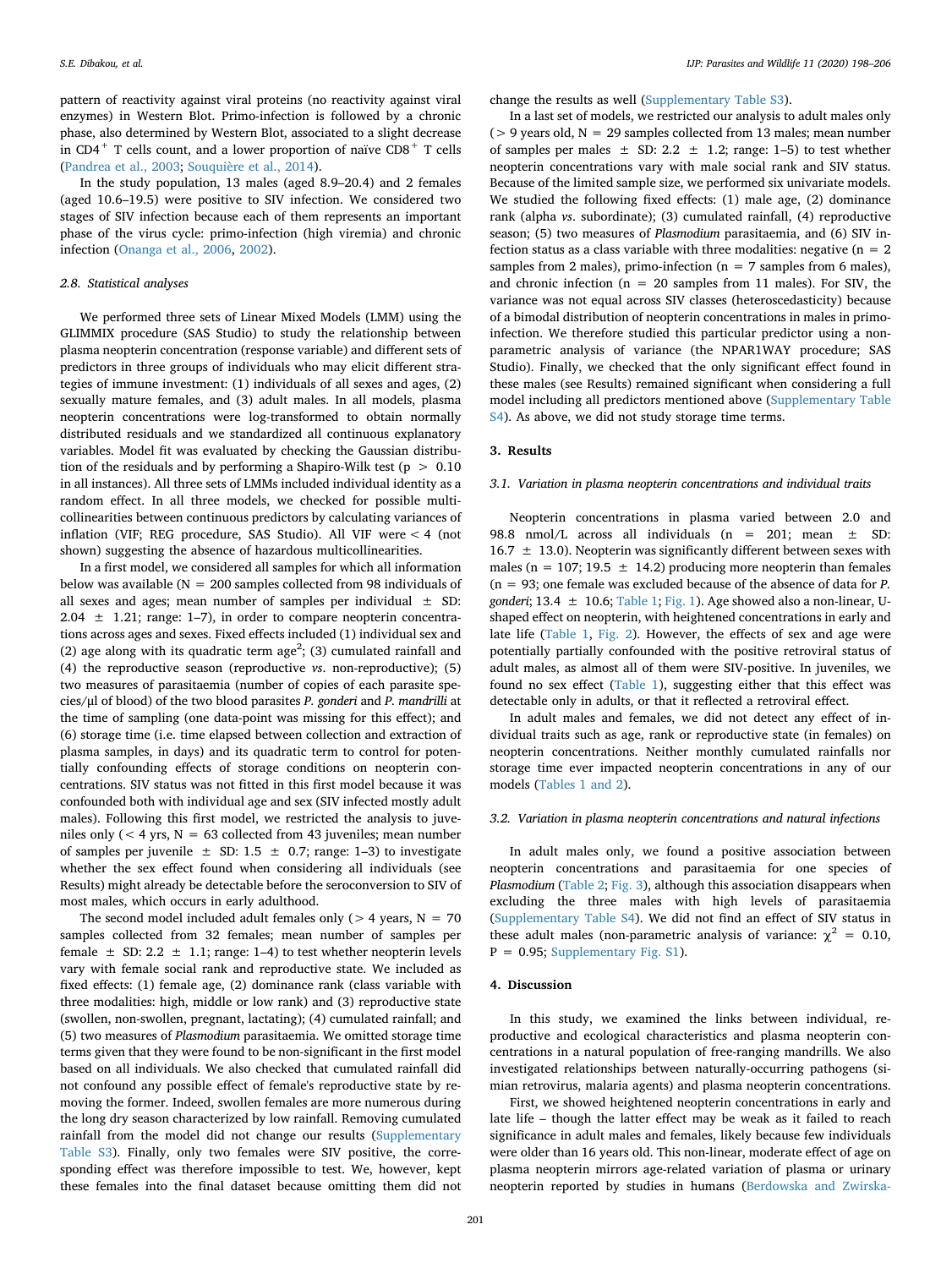#### <span id="page-4-0"></span>**Table 1**

Statistical results of multivariate models on the fixed effects predicting variation in plasma neopterin concentrations across male and female mandrills of all ages as well as across adult females only and juveniles only. Significant predictors ( $P < 0.05$ ) are shown in bold.

|                                      | All animals $(N = 200)$         |                            |                      |                           | Adult females $(N = 70)$                                       |                                          |              |         | Juveniles ( $N = 63$ )               |                            |                      |                            |
|--------------------------------------|---------------------------------|----------------------------|----------------------|---------------------------|----------------------------------------------------------------|------------------------------------------|--------------|---------|--------------------------------------|----------------------------|----------------------|----------------------------|
| Fixed effects                        | Estimate                        | Standard<br>error          | F                    |                           | p-value Estimate                                               | Standard error                           | F            | p-value | Estimate                             | Standard<br>error          | F                    | p-value                    |
| Sex <sup>a</sup><br>Age<br>Age x Age | F: 0.3152<br>$-0.457$<br>0.4101 | 0.1103<br>0.1893<br>0.1895 | 8.17<br>5.83<br>4.68 | 0.0052<br>0.0177<br>0.033 | $\overline{\phantom{a}}$<br>0.0289<br>$\overline{\phantom{0}}$ | -<br>0.09658<br>$\overline{\phantom{0}}$ | 0.09         | 0.7668  | $F: -0.04339$<br>$-1.7245$<br>5.1559 | 0.1911<br>2.0732<br>9.2284 | 0.05<br>0.69<br>0.31 | 0.8242<br>0.4218<br>0.5866 |
| Rank <sup>b</sup>                    |                                 |                            |                      |                           | HR: 0.1915, MR:<br>0.1964                                      | HR: 0.2274, MR:<br>$-0.2541$             | 0.44         | 0.6481  | $\equiv$                             |                            |                      |                            |
| Reproductive status <sup>c</sup>     | $\overline{\phantom{0}}$        |                            |                      |                           | $P: -0.3438$ , L:<br>$-0.2054$<br>$NC: -0.2683$                | P: 0.2423, L: 0.3454<br>NC: 0.2594       | 0.68         | 0.5688  | $\overline{\phantom{a}}$             |                            |                      |                            |
| Cumulated rainfall                   | 0.01626                         | 0.1391                     | 0.01                 | 0.9072                    | 0.09471                                                        | 0.0874                                   | 1.17         | 0.2869  | $-1.1676$                            | 0.6916                     | 2.85                 | 0.1172                     |
| Reproductive season <sup>d</sup>     | NR: 0.172                       | 0.2657                     | 0.42                 | 0.519                     | $\overline{\phantom{0}}$                                       | -                                        |              |         | NR: 2.0165                           | 1.0431                     | 3.74                 | 0.0771                     |
| P. gonderi                           | $-0.02922$                      | 0.0467                     | 0.39                 | 0.5331                    | $-0.00421$                                                     | 0.08348                                  | $\mathbf{0}$ | 0.9601  | $-0.01037$                           | 0.2737                     | 0.02                 | 0.8801                     |
| P. mandrilli                         | 0.009779                        | 0.04742                    | 0.04                 | 0.8371                    | 0.03278                                                        | 0.08448                                  | 0.15         | 0.7006  | 4.3206                               | 28.0363                    | $\Omega$             | 0.9704                     |
| Storage time                         | 0.2297                          | 0.2668                     | 0.74                 | 0.3913                    | $\overline{\phantom{a}}$                                       | -                                        |              |         | $-1.5944$                            | 1.3134                     | 1.47                 | 0.2481                     |
| Storage time x storage<br>time       | $-0.4154$                       | 0.26                       | 2.55                 | 0.1135                    | $\overline{\phantom{a}}$                                       | $\overline{\phantom{0}}$                 |              | -       | 1.2149                               | 1.2362                     | 0.97                 | 0.3451                     |

<span id="page-4-3"></span>Reference: males (F: females).

<span id="page-4-4"></span><sup>b</sup> Reference: low rank (HR: high rank; MR: mid rank).

<span id="page-4-5"></span><sup>c</sup> Reference: cycling females (P: pregnant females, L: lactating females, NC: non-cycling females).

<span id="page-4-6"></span><sup>d</sup> Reference: reproductive season (NR: non-reproductive season).

<span id="page-4-1"></span>

**Fig. 1.** Plasma neopterin concentrations (raw values) in relation to individual sex. The bottom and top of the box respectively represent the 25th and 75th quartiles, and the bold horizontal line the median. Whiskers show the interquartile range. Open squares indicate the mean of the distribution. Comparisons are denoted by "\*" if significant.

[Korczala, 2002;](#page-6-23) [Werner et al., 1987](#page-7-38)) especially for the age-related neopterin increase in older individuals ([Capuron et al., 2014](#page-6-24); [Diamondstone et al., 1994;](#page-6-25) [Frick et al., 2004](#page-6-26); [Reibnegger et al., 1988](#page-7-39); [Schennach et al., 2002](#page-7-40); [Spencer et al., 2010](#page-7-41)). Although the immune mechanisms leading to age-related increases in adult neopterin levels are less well documented in non-human primates than in humans, they seem relatively consistent across species and involve an associated increase with age in levels of IFNγ ([Messaoudi et al., 2011](#page-7-42); [Meyer et al.,](#page-7-43) [2012;](#page-7-43) [Müller et al., 2017](#page-7-27)). The size of the age effect we observe in our study involves an increase of ca. 10% between the lowest levels (around 10 years old) and the highest levels (at 15–20 years old) of log-

<span id="page-4-2"></span>

**Fig. 2.** Plasma neopterin concentrations (log-transformed) in relation to age in all individuals. The grey dots represent the raw values and the solid line represents the predicted values of the corresponding model. The dashed lines represent the 95% confidence intervals of the predicted values.

transformed neopterin levels, following patterns reported by [Müller](#page-7-27) [et al. \(2017\)](#page-7-27) in macaques, and of the same order of magnitude in humans [\(Diamondstone et al., 1994](#page-6-25)). Despite the fact that neopterin levels are considered as one of the best markers of immune senescence, which is further predictive of disease-specific mortality ([Capuron et al., 2014](#page-6-24)), the causes underlying such age-related increase remain debated ([Capuron et al., 2014;](#page-6-24) [Schennach et al., 2002](#page-7-40)). It is unclear whether higher reference values for neopterin levels in the elderly reflects the normal course of immune ageing in a healthy organism, or may be due to the higher incidence of patients suffering from undiagnosed affections associated with the production of neopterin in such population. A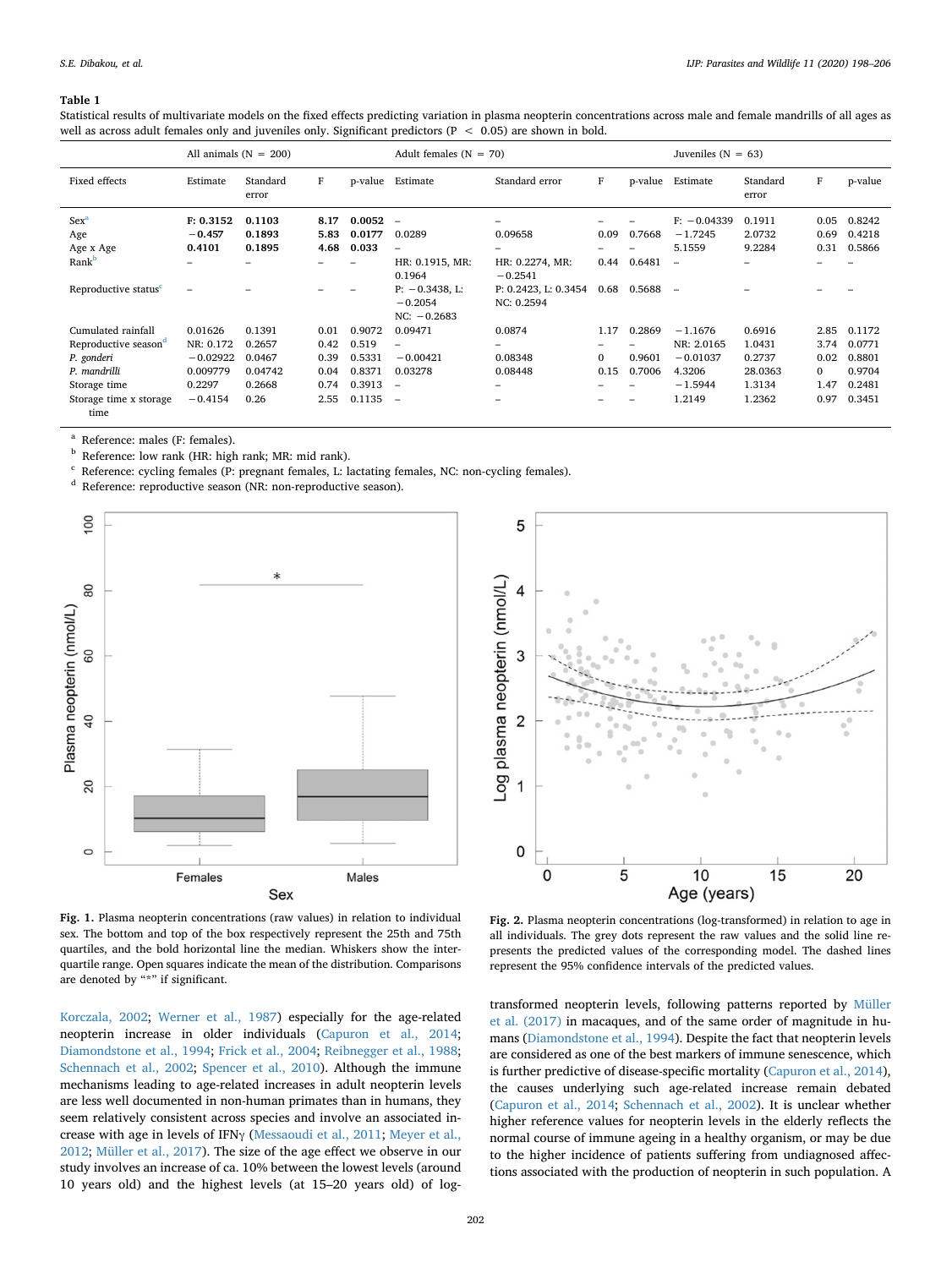#### <span id="page-5-0"></span>**Table 2**

Statistical results of six univariate models on the fixed effects predicting variation in plasma neopterin concentrations across adult male only (except for SIV). The significant predictor (P  $\leq$  0.05) is shown in bold.

| Adult males $(N = 29)$                                                               |                                                       |                                                |                                      |                                           |  |  |  |  |  |  |
|--------------------------------------------------------------------------------------|-------------------------------------------------------|------------------------------------------------|--------------------------------------|-------------------------------------------|--|--|--|--|--|--|
| Fixed effects                                                                        | Estimate                                              | Standard error                                 | F                                    | p-value                                   |  |  |  |  |  |  |
| Age<br>Rank <sup>a</sup><br>Cumulated rainfall<br>Reproductive seasonb<br>P. gonderi | $-0.1676$<br>0.2796<br>0.07613<br>NR: 0.1358<br>0.225 | 0.1556<br>0.2462<br>0.1013<br>0.213<br>0.09288 | 1.16<br>1.29<br>0.56<br>0.41<br>5.87 | 0.2983<br>0.27<br>0.464<br>0.53<br>0.0285 |  |  |  |  |  |  |
| P. mandrilli                                                                         | 0.01939                                               | 0.1026                                         | 0.04                                 | 0.8527                                    |  |  |  |  |  |  |

<span id="page-5-2"></span>Reference: subordinates (HR: high rank).

<span id="page-5-3"></span>**b** Reference: reproductive season (NR: non-reproductive season).

<span id="page-5-1"></span>

**Fig. 3.** Plasma neopterin concentrations (raw values) in relation to *P. Gonderi* parasitaemia in adult males.

longitudinal study focusing on a large cohort of healthy adults aged 18–87 years using strict exclusion criteria that may represent confounding effects (i.e., smoking, hypertension, pulmonary disease, and other chronic inflammatory disease) detected a weak and linear increase in neopterin levels with age, modulated by ethnic origin and body mass index, which started between the third and fourth decade, suggesting that it may be part of the physiological process of ageing – although the alternative explanation of late age-onset diseases cannot be excluded ([Spencer et al., 2010\)](#page-7-41). Although our sample of ageing individuals is fairly small given our focus on wild non-human primates, our results add to the growing body of evidence identifying urinary or plasma neopterin as a promising marker of immunosenescence in humans and non-human primates.

Elevated levels of neopterin in young individuals have been described in human populations [\(Berdowska and Zwirska-Korczala, 2002](#page-6-23); [Werner et al., 1987\)](#page-7-38), though in fewer details than in adults, and the reasons behind elevated levels of neopterin in healthy children are rarely discussed in the clinical literature. Such increase starts as early as birth, as human newborns exhibit neopterin levels that are three times higher than maternal levels (and uncorrelated to maternal levels; [Radunovic et al., 1999](#page-7-44)). This study documents a similar increase in the neopterin levels of juveniles for the first time in non-human primates,

and therefore suggests that similar physiological processes may underlie the age-related dynamics of neopterin levels across human and non-human primates.

In addition, we found a sexual dimorphism in overall neopterin levels, with males producing on average 44% higher neopterin levels than females. This sexual effect disappears, however, when considering juveniles only. This pattern may be due to two different interpretative scenarios. First, the dimorphic response may only emerge in adults as a consequence of physiological changes associated with sexual maturation ([Bouman et al., 2005](#page-6-27); [Klein, 2004](#page-7-45)). Testosterone has been found to polarize immune components: it generally plays an inhibiting role on Th2 response ([Hepworth et al., 2010](#page-7-46); [Kissick et al., 2014](#page-7-47); [Muehlenbein](#page-7-48) [and Watts, 2010](#page-7-48); [Yao et al., 2003\)](#page-8-4) and possibly favors a Th1 response ([Daynes et al., 1991](#page-6-28); [Giltay et al., 2000](#page-7-49)), which may explain the higher levels of neopterin in adult males compared to adult females or juveniles. However, studies on human and non-human primates usually report no sex difference in neopterin levels of healthy adults, meaning that such an explanation is not the most parsimonious interpretation (humans: [Werner et al., 1987](#page-7-38); [Diamondstone et al., 1994](#page-6-25) but see: [Spencer et al., 2010](#page-7-41) for a sex by ethnic group interaction; non-human primates: [Higham et al., 2015](#page-7-25); [Müller et al., 2017;](#page-7-27) [Behringer et al.,](#page-6-12) [2017\)](#page-6-12). Second, and alternatively, this sexually dimorphic response in adults may reflect a sex difference in retroviral infection status as almost all adult males were SIV positive. SIV is essentially thought to be transmitted via bites involving blood-salivary contacts [\(Apetrei et al.,](#page-6-29) [2004;](#page-6-29) [Phillips-Conroy et al., 1994](#page-7-50)), so males presumably acquire SIV infection during fights, which are common during the mating season and may explain the biased age- and sex-distribution of SIV infections observed in our study population. Results obtained on captive mandrills ([Greenwood et al., 2014;](#page-7-23) [Souquière et al., 2014\)](#page-7-24), on captive macaques ([Higham et al., 2015\)](#page-7-25) as well as on humans ([Fuchs et al., 1988](#page-6-30); [Mildvan](#page-7-16) [et al., 2005](#page-7-16); [Murr et al., 2002](#page-7-13)) report increases in neopterin levels in individuals affected by SIV/HIV infections. The neopterin increase associated with primo-infection in experimentally infected macaques appears pronounced but transient, and peaks in days 10–20 following infection, before going back to much lower, near-baseline levels ([Higham et al., 2015](#page-7-25)). In this study, we did not find any significant difference across males with different SIV status. However, among the 7 individuals in primo-infection, three of them showed values among the highest neopterin concentrations  $(> 43 \text{ nmol/L})$ , and four others showed values among the lowest concentrations  $(< 13$  nmol/L). It is therefore very possible that only three individuals were still in the critical post-infection time window of elevated neopterin values, whereas others were beyond that stage. The origins of the sex effect observed in plasma neopterin levels in this mandrill population will thus have to be addressed by future longitudinal studies, investigating the levels of neopterin before and after SIV infection, as well as in healthy, SIV-negative adults of both sexes, in order to understand if increases in neopterin levels reported in adult males in this sample represent a genuine sex difference in healthy adults, or a consequence of the sex difference in the prevalence of SIV infection.

In these adult males, we further found an association between plasma neopterin concentrations and *Plasmodium gonderi* infection. This relationship was essentially due to three heavily infected individuals showing elevated neopterin and the exclusion of these three individuals resulted in the disappearance of any relationship. Elevated levels of blood neopterin have also been reported in humans infected by *P. falciparum* [\(Reibnegger et al., 1987](#page-7-22), [1984](#page-7-21)). This effect may be related to the immune activation in response to pathophysiological changes induced by *Plasmodium*, including a stimulation of both CD4<sup>+</sup> and CD8<sup>+</sup> T cells and an increased production of cytokines by the sporozoites that infect the hepatocytes and the asexual merozoites that reside in the red cells ([Wikel, 1996\)](#page-8-5). In these mandrills, we have previously shown that adult males were more susceptible to *P. gonderi* than females and were also more likely to be infected by this parasite at the beginning of a primo-infection by SIV [\(Charpentier et al., 2019\)](#page-6-17). In line with this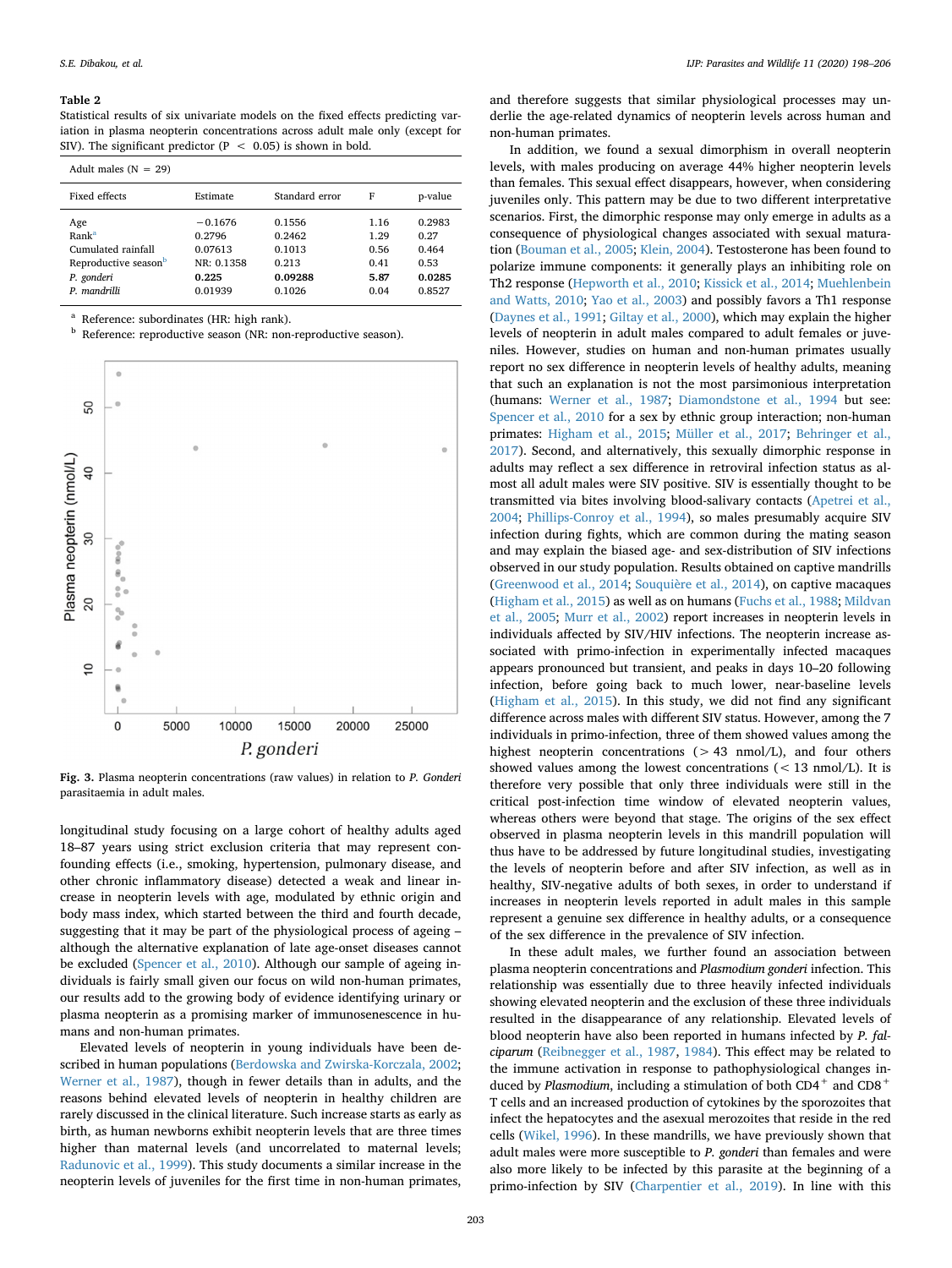observation, the three individuals that exhibited high levels of *P. gonderi* were in a SIV-primo-infection. In addition, *P. gonderi* was found to influence several aspects of mandrill physiology, including skin temperatures and neutrophil/lymphocyte (N/L) ratio generally depending on individual age and sex ([Charpentier et al., 2019\)](#page-6-17). In particular, infected males showed decreased N/L ratio. Consequently, co-infection patterns, here observed between *Plasmodium* and SIV infections, seem to generate a suite of physiological and immunological modifications in male mandrills. A fruitful next step would now be to study the behavioral and fitness effects of infections by these two diseases, as well as related patterns of neopterin variations, and whether neopterin levels at a given stage of infection may prove predictive of disease outcomes in this population.

In line with previous studies on urinary or plasma neopterin in nonhuman primates [\(Löhrich et al., 2018](#page-7-26); [Müller et al., 2017](#page-7-27); [Wu et al., 2018\)](#page-8-2), our study confirms the relevance of plasma neopterin as a promising marker capable of monitoring the dynamics of immune responses to naturally occurring diseases that elicit an inflammatory stage or a Th1 immune response, and can prove a useful tool to follow wildlife health.

#### **Declaration of competing interest**

The authors declare no conflict of interest.

#### **Acknowledgements**

We thank past and present field assistants of the Mandrillus Project for their help in data collection. We are also grateful to the SODEPAL-COMILOG society (ERAMET group) for their logistical contribution. This study was funded by a Station d'Etudes en Ecologie Globale (INEE-CNRS) and a Laboratoire International Associé (CIRMF and INEE-CNRS) to MC; a PEPS program (MI-CNRS) to EH; a Conservation Action Research Network—Congo Basin Grant Program and Bourses SUD (ISEM) to SD, EH, and MC. Data used in this manuscript are part of long-term data collected within the framework of the Mandrillus Project, funded by a grant of the Deutsche Forschungsgemeinschaft (DFG, KA 1082-20-1; 2012–2015) to MC and two grants from the Agence Nationale de la Recherche (ANR SLEEP 17-CE02-0002, 2017–2020 to MC; ANR ERS-17-CE02-0008, 2018–2021 to EH). This study was approved by an authorization from the CENAREST institute (permit number: AR0042/17/MESRS/CENAREST/CG/CST/CSAR). This is a Mandrillus Project publication number 21 and ISEM 2020-038- SUD.

#### **Appendix A. Supplementary data**

Supplementary data to this article can be found online at [https://](https://doi.org/10.1016/j.ijppaw.2020.02.009) [doi.org/10.1016/j.ijppaw.2020.02.009](https://doi.org/10.1016/j.ijppaw.2020.02.009).

#### **References**

- <span id="page-6-23"></span>Berdowska, A., Zwirska‐Korczala, K., 2002. Neopterin measurement in clinical diagnosis. J. Clin. Pharm. Therapeut. 26, 319–329. [https://doi.org/10.1046/j.1365-2710.2001.](https://doi.org/10.1046/j.1365-2710.2001.00358.x) 00358 x
- <span id="page-6-14"></span>Abernethy, K.A., White, L.J.T., Wickings, E.J., 2002. Hordes of mandrills (*Mandrillus sphinx*): extreme group size and seasonal male presence. J. Zool. 258, 131–137. <https://doi.org/10.1017/S0952836902001267>.
- <span id="page-6-6"></span>Alexander, J., Stimson, W.H., 1988. Sex hormones and the course of parasitic infection. Parasitol. Today 4, 189–193. [https://doi.org/10.1016/0169-4758 \(88\)90077-4](https://doi.org/10.1016/0169-4758 (88)90077-4).
- <span id="page-6-0"></span>Anthony, R.M., Rutitzky, L.I., Jr, J.F.U., Stadecker, M.J., Gause, W.C., 2007. Protective immune mechanisms in helminth infection. Nat. Rev. Immunol. 7, 975–987. [https://](https://doi.org/10.1038/nri2199) [doi.org/10.1038/nri2199.](https://doi.org/10.1038/nri2199)
- <span id="page-6-29"></span>Apetrei, C., Robertson, D.L., Marx, P.A., 2004. The history of SIVS and AIDS: epidemiology, phylogeny and biology of isolates from naturally SIV infected non-human primates (NHP) in Africa. Front. Biosci. 9, 225–254. [https://doi.org/10.1073/pnas.](https://doi.org/10.1073/pnas.1206391109) [1206391109](https://doi.org/10.1073/pnas.1206391109).
- <span id="page-6-10"></span>Arshadi, D., Nikbin, B., Shakiba, Y., Kiani, A., Jamshidi, A.R., Boroushaki, M.T., 2013. Plasma level of neopterin as a marker of disease activity in treated rheumatoid arthritis patients: association with gender, disease activity and anti-CCP antibody. Int. Immunopharm. 17, 763–767. [https://doi.org/10.1016/j.intimp.2013.08.022.](https://doi.org/10.1016/j.intimp.2013.08.022)
- <span id="page-6-11"></span>Balázs, C., Türke, B., Vámos, A., 2012. Determination of serum neopterin levels in patients with autoimmune thyroid diseases. Orv. Hetil. 153, 1127–1131. [https://doi.](https://doi.org/10.1556/OH.2012.29405) [org/10.1556/OH.2012.29405.](https://doi.org/10.1556/OH.2012.29405)
- <span id="page-6-12"></span>Behringer, V., Stevens, J.M.G., Leendertz, F.H., Hohmann, G., Deschner, T., 2017. Validation of a method for the assessment of urinary neopterin levels to monitor health status in non-human primate species. Front. Physiol. 8, 51. [https://doi.org/10.](https://doi.org/10.3389/fphys.2017.00051) [3389/fphys.2017.00051](https://doi.org/10.3389/fphys.2017.00051).
- <span id="page-6-15"></span>Bercovitch, F.B., 1993. Dominance rank and reproductive maturation in male rhesus macaques (*Macaca mulatta*). J. Reprod. Fertil. 99, 113–120. [https://doi.org/10.1530/](https://doi.org/10.1530/jrf.0.0990113) [jrf.0.0990113](https://doi.org/10.1530/jrf.0.0990113).
- <span id="page-6-4"></span>[Bleay, C., Wilkes, C.P., Paterson, S., Viney, M.E., 2007. Density-dependent immune re](http://refhub.elsevier.com/S2213-2244(20)30021-3/sref10)[sponses against the gastrointestinal nematode](http://refhub.elsevier.com/S2213-2244(20)30021-3/sref10) *Strongyloides ratti*. Int. J. Parasitol. 37, [1501–1509](http://refhub.elsevier.com/S2213-2244(20)30021-3/sref10).
- <span id="page-6-27"></span>Bouman, A., Heineman, M.J., Faas, M.M., 2005. Sex hormones and the immune response in humans. Hum. Reprod. Update 11, 411–423. [https://doi.org/10.1093/humupd/](https://doi.org/10.1093/humupd/dmi008) [dmi008](https://doi.org/10.1093/humupd/dmi008).
- <span id="page-6-16"></span>Brockmeyer, T., Kappeler, P.M., Willaume, E., Benoit, L., Mboumba, S., Charpentier, M.J.E., 2015. Social organization and space use of a wild mandrill (*Mandrillus sphinx*) group. Am. J. Primatol. 77, 1036–1048. [https://doi.org/10.1002/ajp.22439.](https://doi.org/10.1002/ajp.22439)
- <span id="page-6-13"></span>Burgos-Rodriguez, A.G., 2011. Zoonotic diseases of primates. Vet. Clin. North. Am. Exot. Anim. Pract. 14, 557–575. [https://doi.org/10.1016/j.cvex.2011.05.006.](https://doi.org/10.1016/j.cvex.2011.05.006) viii.
- <span id="page-6-24"></span>Capuron, L., Geisler, S., Kurz, K., Leblhuber, F., Sperner-Unterweger, B., Fuchs, D., 2014. Activated immune system and inflammation in healthy ageing: relevance for tryptophan and neopterin metabolism. Curr. Pharmaceut. Des. 20, 6048–6057. [https://](https://doi.org/10.2174/1381612820666140317110217) [doi.org/10.2174/1381612820666140317110217.](https://doi.org/10.2174/1381612820666140317110217)
- <span id="page-6-21"></span>Charpentier, M., Peignot, P., Hossaert-McKey, M., Gimenez, O., Setchell, J.M., Wickings, E.J., 2005. Constraints on control: factors influencing reproductive success in male mandrills (*Mandrillus sphinx*). Behav. Ecol. 16, 614–623. [https://doi.org/10.1093/](https://doi.org/10.1093/beheco/ari034) [beheco/ari034](https://doi.org/10.1093/beheco/ari034).
- <span id="page-6-20"></span>Charpentier, M.J.E., Givalois, L., Faurie, C., Soghessa, O., Simon, F., Kappeler, P.M., 2018. Seasonal glucocorticoid production correlates with a suite of small-magnitude environmental, demographic, and physiological effects in mandrills. Am. J. Phys. Anthropol. 165, 20–33. [https://doi.org/10.1002/ajpa.23329.](https://doi.org/10.1002/ajpa.23329)
- <span id="page-6-17"></span>Charpentier, M.J.E., Boundenga, L., M, B., Dibakou, S.E., Arnathau, C., Sidobre, C., Willaume, E., Mercier-Delarue, S., Simon, F., Rougeron, V., Prugnolle, F., 2019. A longitudinal molecular study of the ecology of malaria infections in free-ranging mandrills. Int. J. Parasitol.: Parasites. Wildl. 10, 241–250. [https://doi.org/10.1016/j.](https://doi.org/10.1016/j.ijppaw.2019.09.009) [ijppaw.2019.09.009](https://doi.org/10.1016/j.ijppaw.2019.09.009).
- <span id="page-6-19"></span>David, H.A., 1987. Ranking from unbalanced paired-comparison data. Biometrika 74, 432–436. [https://doi.org/10.1093/biomet/74.2.432.](https://doi.org/10.1093/biomet/74.2.432)
- <span id="page-6-28"></span>[Daynes, R.A., Meikle, A.W., Araneo, B.A., 1991. Locally active steroid hormones may](http://refhub.elsevier.com/S2213-2244(20)30021-3/sref19) [facilitate compartmentalization of immunity by regulating the types of lymphokines](http://refhub.elsevier.com/S2213-2244(20)30021-3/sref19) [produced by helper T cells. Res. Immunol. 142, 40–45.](http://refhub.elsevier.com/S2213-2244(20)30021-3/sref19)
- <span id="page-6-9"></span>De Rosa, S., Cirillo, P., Pacileo, M., Petrillo, G., D'Ascoli, G.-L., Maresca, F., Ziviello, F., Chiariello, M., 2011. Neopterin: from forgotten biomarker to leading actor in cardiovascular pathophysiology. Curr. Vasc. Pharmacol. 9, 188–199. [https://doi.org/10.](https://doi.org/10.2174/157016111794519372) [2174/157016111794519372.](https://doi.org/10.2174/157016111794519372)
- <span id="page-6-7"></span>Denz, H., Fuchs, D., Hausen, A., Huber, H., Nachbaur, D., Reibnegger, G., Thaler, J., R Werner, E., Wachter, H., 1990. Value of urinary neopterin in the differential diagnosis of bacterial and viral infections. Klin. Wochenschr. 68, 218–222. [https://doi.](https://doi.org/10.1007/BF01662720) [org/10.1007/BF01662720](https://doi.org/10.1007/BF01662720).
- <span id="page-6-25"></span>Diamondstone, L.S., Tollerud, D.J., Fuchs, D., Wachter, H., Brown, L.M., Maloney, E., Kurman, C.C., Nelson, D.L., Blattner, W.A., 1994. Factors influencing serum neopterin and 2-microglobulin levels in a healthy diverse population. J. Clin. Immunol. 14, 368–374. <https://doi.org/10.1007/BF01546321>.
- <span id="page-6-18"></span>Dibakou, S.E., Basset, D., Souza, A., Charpentier, M., Huchard, E., 2019. Determinants of variations in fecal neopterin in free-ranging mandrills. Front. Ecol. Evol. 7, 368. <https://doi.org/10.3389/fevo.2019.00368>.
- <span id="page-6-22"></span>Dixson, A.F., 1983. Observations on the evolution and behavioral significance of "sexual skin" in female primates. In: rosenblatt, J.S., Hinde, R.A., Beer, C., Busnel, M.-C. (Eds.), Advances in the Study of Behavior. Academic Press, pp. 63–106. [https://doi.](https://doi.org/10.1016/S0065-3454 (08)60286-7) [org/10.1016/S0065-3454 \(08\)60286-7](https://doi.org/10.1016/S0065-3454 (08)60286-7).
- <span id="page-6-2"></span>Else, K.J., Wakelin, D., Wassom, D.L., Hauda, K.M., 1990. The influence of genes mapping within the major histocompatibility complex on resistance to *Trichuris muris* infections in mice. Parasitology 101, 61–67. [https://doi.org/10.1017/](https://doi.org/10.1017/S0031182000079762) [S0031182000079762](https://doi.org/10.1017/S0031182000079762).
- <span id="page-6-3"></span>Else, K.J., Entwistle, G.M., Grencis, R.K., 1993. Correlations between worm burden and markers of Th1 and Th2 cell subset induction in an inbred strain of mouse infected with *Trichuris muris*. Parasite Immunol. 15, 595–600. [https://doi.org/10.1111/pim.](https://doi.org/10.1111/pim.1993.15.10.595) [1993.15.10.595](https://doi.org/10.1111/pim.1993.15.10.595).
- <span id="page-6-5"></span>Ezenwa, V.O., Jolles, A.E., 2015. Opposite effects of anthelmintic treatment on microbial infection at individual versus population scales. Science 347, 175–177. [https://doi.](https://doi.org/10.1126/science.1261714) [org/10.1126/science.1261714.](https://doi.org/10.1126/science.1261714)
- <span id="page-6-1"></span>Ezenwa, V.O., Etienne, R.S., Luikart, G., Beja‐Pereira, A., Jolles, A.E., 2010. Hidden consequences of living in a wormy world: nematode‐induced immune suppression facilitates tuberculosis invasion in African buffalo. Am. Nat. 176, 613–624. [https://](https://doi.org/10.1086/656496) [doi.org/10.1086/656496.](https://doi.org/10.1086/656496)
- <span id="page-6-26"></span>Frick, B., Schroecksnadel, K., Neurauter, G., Leblhuber, F., Fuchs, D., 2004. Increasing production of homocysteine and neopterin and degradation of tryptophan with older age. Clin. Biochem. 37, 684–687. [https://doi.org/10.1016/j.clinbiochem.2004.02.](https://doi.org/10.1016/j.clinbiochem.2004.02.007) [007](https://doi.org/10.1016/j.clinbiochem.2004.02.007).
- <span id="page-6-30"></span>Fuchs, D., Hausen, A., Reibnegger, G., Werner, E.R., Dierich, M.P., Wachter, H., 1988. Neopterin as a marker for activated cell-mediated immunity: application in HIV infection. Immunol. Today 9, 150–155. [https://doi.org/10.1016/0167-5699 \(88\)](https://doi.org/10.1016/0167-5699 (88)91203-0) [91203-0](https://doi.org/10.1016/0167-5699 (88)91203-0).

<span id="page-6-8"></span>[Fuchs, D., Artner-Dworzak, E., Hausen, A., Reibnegger, G., Werner, E.R., Werner-](http://refhub.elsevier.com/S2213-2244(20)30021-3/sref31)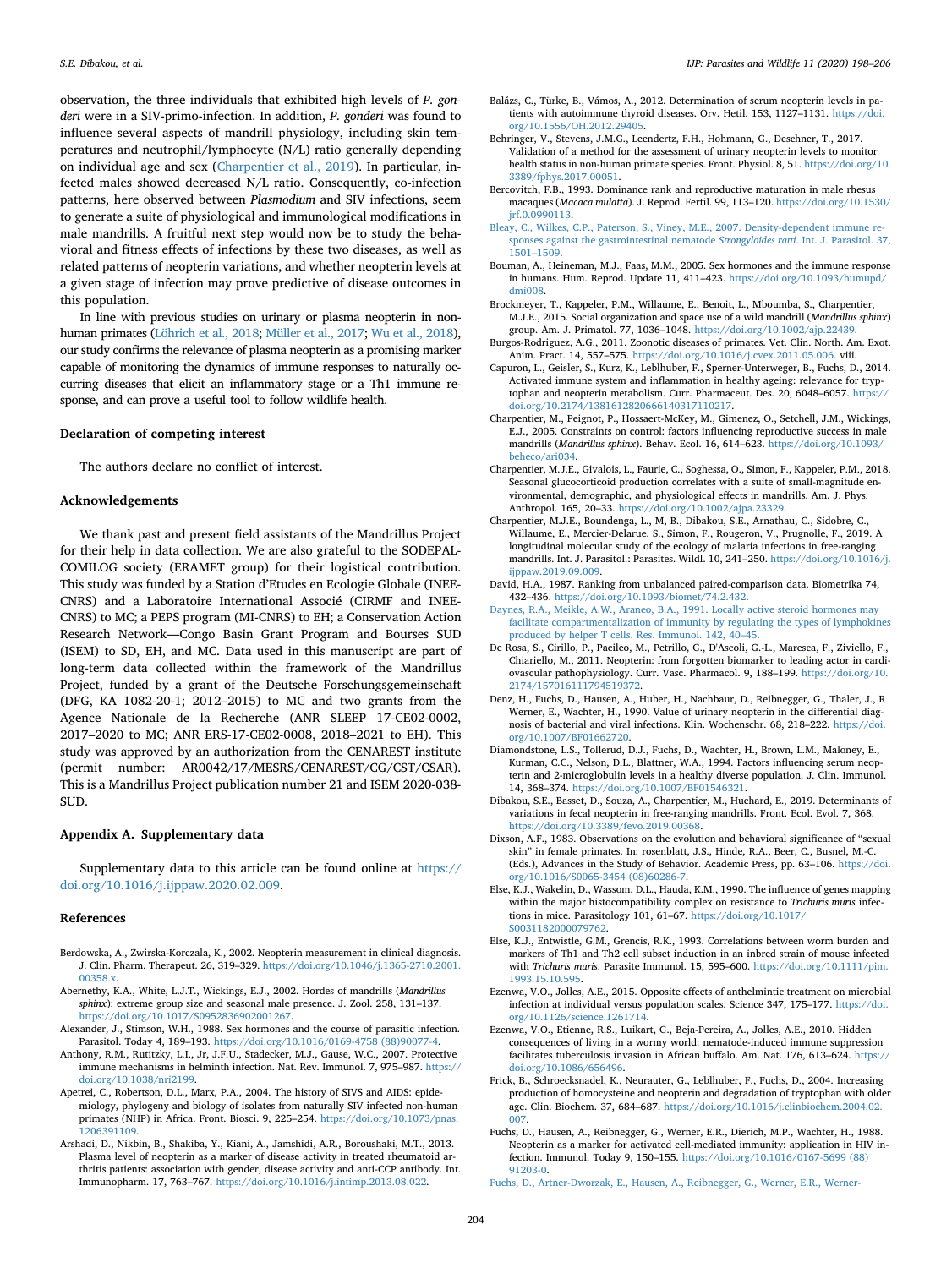[Felmayer, G., Dierich, M.P., Wachter, H., 1990. Urinary excretion of porphyrins is](http://refhub.elsevier.com/S2213-2244(20)30021-3/sref31) [increased in patients with HIV-1 infection. AIDS 4, 341–344](http://refhub.elsevier.com/S2213-2244(20)30021-3/sref31). [Fuchs, D., Stahl-Hennig, C., Gruber, A., Murr, C., Hunsmann, G., Wachter, H., 1994.](http://refhub.elsevier.com/S2213-2244(20)30021-3/sref32)

<span id="page-7-15"></span>[Neopterin-its clinical use in urinalysis. Kidney Int. Suppl. 47, S8–S11](http://refhub.elsevier.com/S2213-2244(20)30021-3/sref32).

<span id="page-7-34"></span>Galbany, J., Romero, A., Mayo-Alesón, M., Itsoma, F., Gamarra, B., Pérez-Pérez, A., Willaume, E., Kappeler, P.M., Charpentier, M.J.E., 2014. Age-related tooth wear differs between forest and savanna primates. PloS One 9, e94938. [https://doi.org/10.](https://doi.org/10.1371/journal.pone.0094938) [1371/journal.pone.0094938.](https://doi.org/10.1371/journal.pone.0094938)

<span id="page-7-0"></span>Gardner, M.B., Luciw, P.A., 2008. Macaque models of human infectious disease. ILAR J. 49, 220–255. [https://doi.org/10.1093/ilar.49.2.220.](https://doi.org/10.1093/ilar.49.2.220)

<span id="page-7-49"></span>Giltay, E.J., Fonk, J.C., von Blomberg, B.M., Drexhage, H.A., Schalkwijk, C., Gooren, L.J., 2000. In vivo effects of sex steroids on lymphocyte responsiveness and immunoglobulin levels in humans. J. Clin. Endocrinol. Metab. 85, 1648–1657. [https://](https://doi.org/10.1210/jcem.85.4.6562) [doi.org/10.1210/jcem.85.4.6562](https://doi.org/10.1210/jcem.85.4.6562).

<span id="page-7-23"></span>Greenwood, E.J.D., Schmidt, F., Liegeois, F., Kondova, I., Herbert, A., Ngoubangoye, B., Rouet, F., Heeney, J.L., 2014. Loss of memory CD4+ T-cells in semi-wild mandrills (*Mandrillus sphinx*) naturally infected with species-specific simian immunodeficiency virus SIVmnd-1. J. Gen. Virol. 95, 201–212. [https://doi.org/10.1099/vir.0.059808-0.](https://doi.org/10.1099/vir.0.059808-0)

<span id="page-7-14"></span>Heistermann, M., Higham, J.P., 2015. Urinary neopterin, a non-invasive marker of mammalian cellular immune activation, is highly stable under field conditions. Sci. Rep. 5, 16308. <https://doi.org/10.1038/srep16308>.

<span id="page-7-46"></span>Hepworth, M.R., Hardman, M.J., Grencis, R.K., 2010. The role of sex hormones in the development of Th2 immunity in a gender‐biased model of *Trichuris muris* infection. Eur. J. Immunol. 40, 406–416. <https://doi.org/10.1002/eji.200939589>.

<span id="page-7-25"></span>Higham, J.P., Kraus, C., Stahl-Hennig, C., Engelhardt, A., Fuchs, D., Heistermann, M., 2015. Evaluating noninvasive markers of nonhuman primate immune activation and inflammation. Am. J. Phys. Anthropol. 158, 673–684. [https://doi.org/10.1002/ajpa.](https://doi.org/10.1002/ajpa.22821) [22821.](https://doi.org/10.1002/ajpa.22821)

<span id="page-7-19"></span>Husain, N., Tokoro, K., Popov, J.M., Naides, S.J., Kwasny, M.J., Buchman, A.L., 2013. Neopterin concentration as an index of disease activity in crohn's disease and ulcerative colitis. J. Clin. Gastroenterol. 47, 246. [https://doi.org/10.1097/MCG.](https://doi.org/10.1097/MCG.0b013e3182582cdb) [0b013e3182582cdb.](https://doi.org/10.1097/MCG.0b013e3182582cdb)

<span id="page-7-5"></span>[Janeway, C.A., Travers, P., Walport, M., Shlomchik, M., 2005. Immunobiology: the](http://refhub.elsevier.com/S2213-2244(20)30021-3/sref41) [Immune System in Health & Disease, sixth ed. \(Garland, New York\).](http://refhub.elsevier.com/S2213-2244(20)30021-3/sref41)

<span id="page-7-47"></span>Kissick, H.T., Sanda, M.G., Dunn, L.K., Pellegrini, K.L., On, S.T., Noel, J.K., Arredouani, M.S., 2014. Androgens alter T-cell immunity by inhibiting T-helper 1 differentiation. Proc. Natl. Acad. Sci. Unit. States Am. 111, 9887–9892. [https://doi.org/10.1073/](https://doi.org/10.1073/pnas.1402468111) [pnas.1402468111](https://doi.org/10.1073/pnas.1402468111).

<span id="page-7-10"></span>Klein, S.L., 2000. Hormones and mating system affect sex and species differences in immune function among vertebrates. Behav. Process. 51, 149–166. [https://doi.org/10.](https://doi.org/10.1016/S0376-6357 (00)00125-X) [1016/S0376-6357 \(00\)00125-X](https://doi.org/10.1016/S0376-6357 (00)00125-X).

<span id="page-7-45"></span>Klein, S.L., 2004. Hormonal and immunological mechanisms mediating sex differences in parasite infection. Parasite Immunol. 26, 247–264. [https://doi.org/10.1111/j.0141-](https://doi.org/10.1111/j.0141-9838.2004.00710.x) [9838.2004.00710.x.](https://doi.org/10.1111/j.0141-9838.2004.00710.x)

<span id="page-7-3"></span>Lazzaro, B.P., Little, T.J., 2009. Immunity in a variable world. Phil. Trans. R. Soc. B. 364, 15–26. [https://doi.org/10.1098/rstb.2008.0141.](https://doi.org/10.1098/rstb.2008.0141)

<span id="page-7-8"></span>Lienhardt, C., Azzurri, A., Amedei, A., Fielding, K., Sillah, J., Sow, O.Y., Bah, B., Benagiano, M., Diallo, A., Manetti, R., Manneh, K., Gustafson, P., Bennett, S., D'Elios, M.M., McAdam, K., Prete, G.D., 2002. Active tuberculosis in Africa is associated with reduced Th1 and increased Th2 activity in vivo. Eur. J. Immunol. 32, 1605. [https://](https://doi.org/10.1002/1521-4141(200206)32:6<1605::AID-IMMU1605>3.0.CO;2-6) [doi.org/10.1002/1521-4141\(200206\)32:6<1605::AID-IMMU1605>3.0.CO;2-6](https://doi.org/10.1002/1521-4141(200206)32:6<1605::AID-IMMU1605>3.0.CO;2-6).

<span id="page-7-26"></span>Löhrich, T., Behringer, V., Wittig, R.M., Deschner, T., Leendertz, F.H., 2018. The use of neopterin as a noninvasive marker in monitoring diseases in wild chimpanzees. EcoHealth 15, 792–803. <https://doi.org/10.1007/s10393-018-1357-y>.

<span id="page-7-11"></span>Long, K.Z., Nanthakumar, N., 2004. Energetic and nutritional regulation of the adaptive immune response and trade‐offs in ecological immunology. Am. J. Hum. Biol. 16, 499–507. <https://doi.org/10.1002/ajhb.20064>.

<span id="page-7-1"></span>Maizels, R.M., Nussey, D.H., 2013. Into the wild: digging at immunology's evolutionary roots. Nat. Immunol. 14, 879–883. <https://doi.org/10.1038/ni.2643>.

<span id="page-7-4"></span>Martin, L.B., Weil, Z.M., Nelson, R.J., 2008. Seasonal changes in vertebrate immune activity: mediation by physiological trade-offs. Phil. Trans. R. Soc. B. 363, 321–339. <https://doi.org/10.1098/rstb.2007.2142>.

<span id="page-7-42"></span>Messaoudi, I., Estep, R., Robinson, B., Wong, S.W., 2011. Nonhuman primate models of human immunology. Antioxidants Redox Signal. 14, 261–273. [https://doi.org/10.](https://doi.org/10.1089/ars.2010.3241) [1089/ars.2010.3241.](https://doi.org/10.1089/ars.2010.3241)

<span id="page-7-43"></span>Meyer, C., Kerns, A., Haberthur, K., Messaoudi, I., 2012. Improving immunity in the elderly: current and future lessons from nonhuman primate models. AGE 34, 1157–1168. <https://doi.org/10.1007/s11357-011-9353-y>.

<span id="page-7-16"></span>Mildvan, D., Spritzler, J., Grossberg, S.E., Fahey, J.L., Johnston, D.M., Schock, B.R., Kagan, J., 2005. Serum neopterin, an immune activation marker, independently predicts disease progression in advanced HIV-1 infection. Clin. Infect. Dis. 40, 853–858. [https://doi.org/10.1086/427877.](https://doi.org/10.1086/427877)

<span id="page-7-12"></span>Mosser, D.M., Edwards, J.P., 2008. Exploring the full spectrum of macrophage activation. Nat. Rev. Immunol. 8, 958–969. [https://doi.org/10.1038/nri2448.](https://doi.org/10.1038/nri2448)

<span id="page-7-48"></span>Muehlenbein, M.P., Watts, D.P., 2010. The costs of dominance: testosterone, cortisol and intestinal parasites in wild male chimpanzees. Biopsychosoc. Med. 4, 21. [https://doi.](https://doi.org/10.1186/1751-0759-4-21) [org/10.1186/1751-0759-4-21](https://doi.org/10.1186/1751-0759-4-21).

<span id="page-7-27"></span>Müller, N., Heistermann, M., Strube, C., Schülke, O., Ostner, J., 2017. Age, but not anthelmintic treatment, is associated with urinary neopterin levels in semi-free ranging Barbary macaques. Sci. Rep. 7, 41973. <https://doi.org/10.1038/srep41973>.

<span id="page-7-13"></span>Murr, C., Widner, B., Wirleitner, B., Fuchs, D., 2002. Neopterin as a marker for immune system activation. Curr. Drug Metabol. 3, 175–187. [https://doi.org/10.2174/](https://doi.org/10.2174/1389200024605082) [1389200024605082.](https://doi.org/10.2174/1389200024605082)

<span id="page-7-37"></span><span id="page-7-17"></span>[Nasonov, E.L., Samsonov, M.I., Tilz, G., Fuchs, D., 2000. Neopterin: new immunological](http://refhub.elsevier.com/S2213-2244(20)30021-3/sref58) [marker of autoimmune rheumatic disease. Klin. Med. \(Mosc.\) 78, 43–46.](http://refhub.elsevier.com/S2213-2244(20)30021-3/sref58) Onanga, R., Kornfeld, C., Pandrea, I., Estaquier, J., Souquière, S., Rouquet, P.,

Mavoungou, V.P., Bourry, O., M'Boup, S., Barré-Sinoussi, F., Simon, F., Apetrei, C., Roques, P., Müller-Trutwin, M.C., 2002. High levels of viral replication contrast with only transient changes in CD4 (+) and CD8 (+) cell numbers during the early phase of experimental infection with simian immunodeficiency virus SIVmnd-1 in *Mandrillus sphinx*. J. Virol. 76, 10256–10263. [https://doi.org/10.1128/jvi.76.20.](https://doi.org/10.1128/jvi.76.20.10256-10263.2002) [10256-10263.2002.](https://doi.org/10.1128/jvi.76.20.10256-10263.2002)

<span id="page-7-29"></span>Onanga, R., Souquière, S., Makuwa, M., Mouinga-Ondeme, A., Simon, F., Apetrei, C., Roques, P., 2006. Primary simian immunodeficiency virus SIVmnd-2 Infection in mandrills (*Mandrillus sphinx*). J. Virol. 80, 3301–3309. [https://doi.org/10.1128/JVI.](https://doi.org/10.1128/JVI.80.7.3301-3309.2006) [80.7.3301-3309.2006.](https://doi.org/10.1128/JVI.80.7.3301-3309.2006)

<span id="page-7-6"></span>Pamer, E.G., 2009. Tipping the balance in favor of protective immunity during influenza virus infection. Proc. Natl. Acad. Sci. Unit. States Am. 106, 4961–4962. [https://doi.](https://doi.org/10.1073/pnas.0901574106) [org/10.1073/pnas.0901574106](https://doi.org/10.1073/pnas.0901574106).

<span id="page-7-36"></span>Pandrea, I., Onanga, R., Kornfeld, C., Rouquet, P., Bourry, O., Clifford, S., Telfer, P.T., Abernethy, K., White, L.T., Ngari, P., Müller-Trutwin, M., Roques, P., Marx, P.A., Simon, F., Apetrei, C., 2003. High levels of SIVmnd-1 replication in chronically infected *Mandrillus sphinx*. Virol 317, 119–127. [https://doi.org/10.1016/j.virol.2003.](https://doi.org/10.1016/j.virol.2003.08.015) [08.015](https://doi.org/10.1016/j.virol.2003.08.015).

<span id="page-7-2"></span>Pedersen, A.B., Babayan, S.A., 2011. Wild immunology. Mol. Ecol. 20, 872–880. [https://](https://doi.org/10.1111/j.1365-294X.2010.04938.x) [doi.org/10.1111/j.1365-294X.2010.04938.x.](https://doi.org/10.1111/j.1365-294X.2010.04938.x)

<span id="page-7-50"></span>[Phillips-Conroy, J.E., Jolly, C.J., Petros, B., Allan, J.S., Desrosiers, R.C., 1994. Sexual](http://refhub.elsevier.com/S2213-2244(20)30021-3/sref64) [transmission of SIVagm in wild grivet monkeys. J. Med. Primatol. 23, 1–7](http://refhub.elsevier.com/S2213-2244(20)30021-3/sref64).

<span id="page-7-32"></span>Poirotte, C., Basset, D., Willaume, E., Makaba, F., Kappeler, P.M., Charpentier, M.J.E., 2016. Environmental and individual determinants of parasite richness across seasons in a free-ranging population of mandrills (*Mandrillus sphinx*). Am. J. Phys. Anthropol. 159, 442–456. <https://doi.org/10.1002/ajpa.22888>.

<span id="page-7-33"></span>Poirotte, C., Massol, F., Herbert, A., Willaume, E., Bomo, P.M., Kappeler, P.M., Charpentier, M.J.E., 2017. Mandrills use olfaction to socially avoid parasitized conspecifics. Sci. Adv. 3, e1601721. <https://doi.org/10.1126/sciadv.1601721>.

<span id="page-7-20"></span>Prior, Ch, Bollbach, R., Fuchs, D., Hausen, A., Judmaier, G., Niederwieser, D., Reibnegger, G., Rotthauwe, H.W., Werner, E.R., Wachter, H., 1986. Urinary neopterin, a marker of clinical activity in patients with crohn's disease. Clin. Chim. Acta 155, 11–21. [https://doi.org/10.1016/0009-8981\(86\)90094-X](https://doi.org/10.1016/0009-8981(86)90094-X).

<span id="page-7-44"></span>Radunovic, N., Kuczynski, E., Rebarber, A., Nastic, D., Lockwood, C.J., 1999. Neopterin concentrations in fetal and maternal blood: a marker of cell-mediated immune activation. Am. J. Obstet. Gynecol. 181, 170–173. [https://doi.org/10.1016/s0002-](https://doi.org/10.1016/s0002-9378(99)70455-2) [9378\(99\)70455-2](https://doi.org/10.1016/s0002-9378(99)70455-2).

<span id="page-7-21"></span>Reibnegger, G., Boonpucknavig, V., Fuchs, D., Hausen, A., Schmutzhard, E., Wachter, H., 1984. Urinary neopterin is elevated in patients with malaria. Trans. R. Soc. Trop. Med. Hyg. 78, 545–546. [https://doi.org/10.1016/0035-9203 \(84\)90080-4](https://doi.org/10.1016/0035-9203 (84)90080-4).

<span id="page-7-22"></span>[Reibnegger, G., Fuchs, D., Hausen, A., Schmutzhard, E., Werner, E.R., Wachter, H., 1987.](http://refhub.elsevier.com/S2213-2244(20)30021-3/sref70) [The dependence of cell-mediated immune activation in malaria on age and en](http://refhub.elsevier.com/S2213-2244(20)30021-3/sref70)[demicity. Trans. R. Soc. Trop. Med. Hyg. 81, 729–733.](http://refhub.elsevier.com/S2213-2244(20)30021-3/sref70)

<span id="page-7-39"></span>Reibnegger, G., Huber, L.A., Jürgens, G., Schönitzer, D., Werner, E.R., Wachter, H., Wick, G., Traill, K.N., 1988. Approach to define "normal aging" in man. Immune function, serum lipids, lipoproteins and neopterin levels. Mech. Ageing Dev. 46, 67–82. [https://doi.org/10.1016/0047-6374 \(88\)90115-7.](https://doi.org/10.1016/0047-6374 (88)90115-7)

<span id="page-7-40"></span>[Schennach, H., Murr, C., Gächter, E., Mayersbach, P., Schönitzer, D., Fuchs, D., 2002.](http://refhub.elsevier.com/S2213-2244(20)30021-3/sref73) [Factors influencing serum neopterin concentrations in a population of blood donors.](http://refhub.elsevier.com/S2213-2244(20)30021-3/sref73) [Clin. Chem. 48, 643–645.](http://refhub.elsevier.com/S2213-2244(20)30021-3/sref73)

<span id="page-7-9"></span>Schuurs, A.H.W.M., Verheul, H.A.M., 1990. Effects of gender and sex steroids on the immune response. J. Steroid Biochem. 35, 157–172. [https://doi.org/10.1016/0022-](https://doi.org/10.1016/0022-4731 (90)90270-3) [4731 \(90\)90270-3.](https://doi.org/10.1016/0022-4731 (90)90270-3)

<span id="page-7-28"></span>Setchell, J.M., Lee, P.C., Wickings, E.J., Dixson, A.F., 2001. Growth and ontogeny of sexual size dimorphism in the mandrill (*Mandrillus sphinx*). Am. J. Phys. Anthropol. 115, 349–360. [https://doi.org/10.1002/ajpa.1091.](https://doi.org/10.1002/ajpa.1091)

<span id="page-7-35"></span>[Setchell, J.M., Lee, P.C., Wickings, E.J., Dixson, A.F., 2002. Reproductive parameters and](http://refhub.elsevier.com/S2213-2244(20)30021-3/sref76) [maternal investment in mandrills \(](http://refhub.elsevier.com/S2213-2244(20)30021-3/sref76)*Mandrillus sphinx*). Int. J. Primatol. 23, 51–68.

<span id="page-7-30"></span>Souquière, S., Apetrei, C., Chahroudi, A., Pandrea, I., Silvestri, G., Roques, P., 2012. Reply to "Control of simian immunodeficiency virus SIVmnd-1 RNA plasma viremia after coinfection or superinfection with SIVmnd-1 in SIVmnd-2-infected mandrills and vice versa. J. Virol. 86, 2387–2388. <https://doi.org/10.1128/JVI.06953-11>.

<span id="page-7-31"></span>Souquière, S., Bibollet-Ruche, F., Robertson, D.L., Makuwa, M., Apetrei, C., Onanga, R., Kornfeld, C., Plantier, J.-C., Gao, F., Abernethy, K., White, L.J.T., Karesh, W., Telfer, P., Wickings, E.J., Mauclere, P., Marx, P.A., Barre-Sinoussi, F., Hahn, B.H., Muller-Trutwin, M.C., Simon, F., 2001. Wild *Mandrillus sphinx* are carriers of two types of lentivirus. J. Virol. 75, 7086–7096. [https://doi.org/10.1128/JVI.75.15.7086-7096.](https://doi.org/10.1128/JVI.75.15.7086-7096.2001) [2001.](https://doi.org/10.1128/JVI.75.15.7086-7096.2001)

<span id="page-7-24"></span>Souquière, S., Makuwa, M., Sallé, B., Lepelletier, Y., Mortreux, F., Hermine, O., Kazanji, M., 2014. Immunological alterations and associated diseases in mandrills (*Mandrillus sphinx*) naturally co-infected with SIV and STLV. Virol 454–455, 184–196. [https://](https://doi.org/10.1016/j.virol.2014.02.019) [doi.org/10.1016/j.virol.2014.02.019.](https://doi.org/10.1016/j.virol.2014.02.019)

<span id="page-7-41"></span>Spencer, M.E., Jain, A., Matteini, A., Beamer, B.A., Wang, N.-Y., Leng, S.X., Punjabi, N.M., Walston, J.D., Fedarko, N.S., 2010. Serum levels of the immune activation marker neopterin change with age and gender and are modified by race, BMI, and percentage of body fat. J. Gerontol. Ser. A 65A, 858–865. [https://doi.org/10.1093/gerona/](https://doi.org/10.1093/gerona/glq066) [glq066](https://doi.org/10.1093/gerona/glq066).

<span id="page-7-18"></span>Sucher, R., Schroecksnadel, K., Weiss, G., Margreiter, R., Fuchs, D., Brandacher, G., 2010. Neopterin, a prognostic marker in human malignancies. Canc. Lett. 287, 13–22. [https://doi.org/10.1016/j.canlet.2009.05.008.](https://doi.org/10.1016/j.canlet.2009.05.008)

<span id="page-7-7"></span>Welsh, R.M., Che Jenny, W., Brehm Michael, A., Selin Liisa, K., 2010. Heterologous immunity between viruses. Immunol. Rev. 235, 244–266. [https://doi.org/10.1111/j.](https://doi.org/10.1111/j.0105-2896.2010.00897.x) [0105-2896.2010.00897.x](https://doi.org/10.1111/j.0105-2896.2010.00897.x).

<span id="page-7-38"></span>[Werner, E.R., Bichler, A., Daxenbichler, G., Fuchs, D., Fuith, L.C., Hausen, A., Hetzel, H.,](http://refhub.elsevier.com/S2213-2244(20)30021-3/sref83) [Reibnegger, G., Wachter, H., 1987. Determination of neopterin in serum and urine.](http://refhub.elsevier.com/S2213-2244(20)30021-3/sref83) [Clin. Chem. 33, 62–66.](http://refhub.elsevier.com/S2213-2244(20)30021-3/sref83)